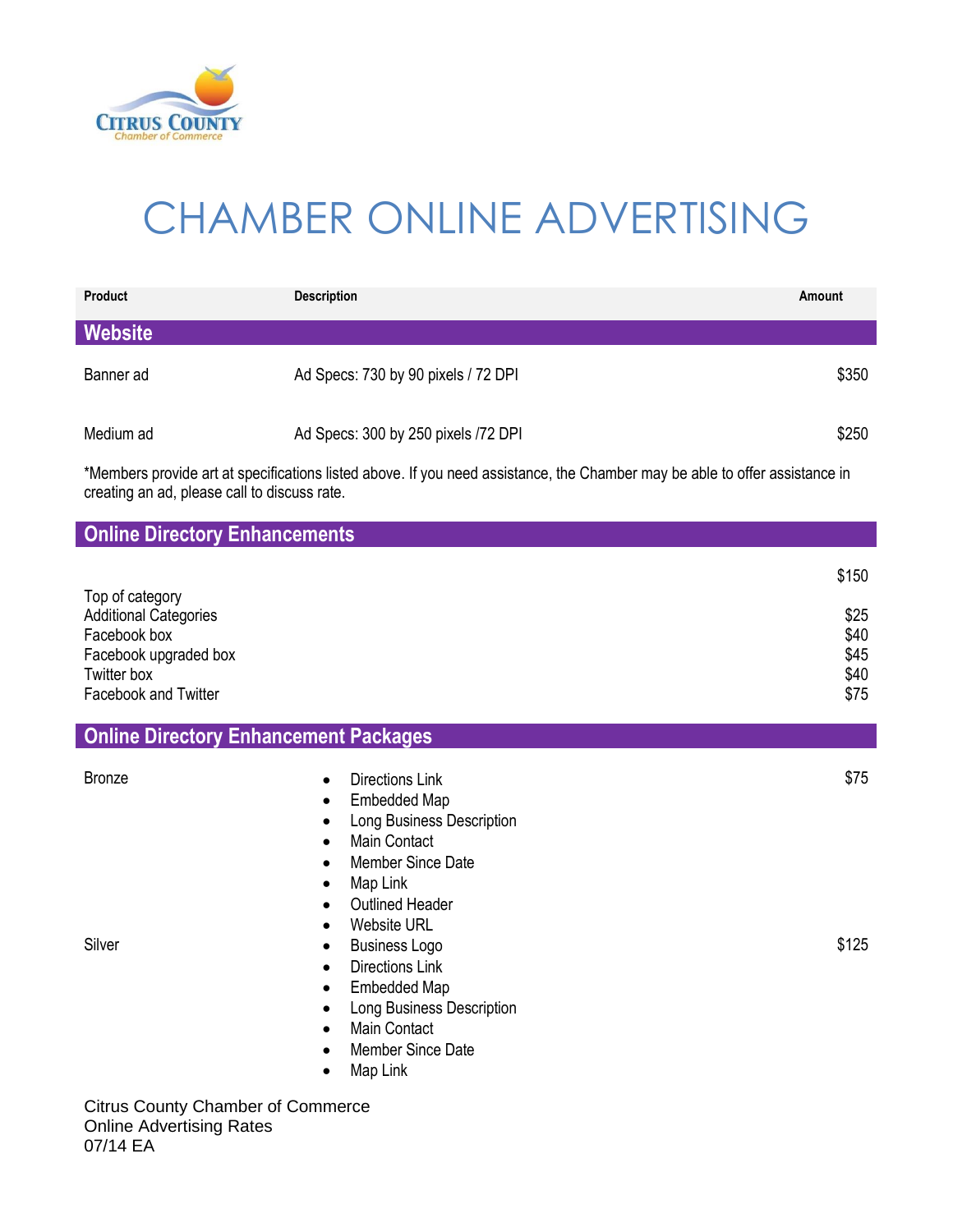| Gold<br>Platinum         | <b>Outlined Header</b><br>$\bullet$<br>Photo<br>$\bullet$<br><b>Website URL</b><br>$\bullet$<br>Social Media<br>$\bullet$<br><b>Facebook and Twitter Links</b><br>$\circ$<br><b>Business Logo</b><br>$\bullet$<br><b>Directions Link</b><br>$\bullet$<br><b>Embedded Map</b><br>$\bullet$<br>Long Business Description<br>$\bullet$<br>Main Contact<br>$\bullet$<br>Member Since Date<br>$\bullet$<br>Map Link<br>$\bullet$<br><b>Outlined Header</b><br>$\bullet$<br>Photo<br>$\bullet$<br><b>Website URL</b><br>$\bullet$<br>Social Media<br>$\bullet$<br><b>Facebook and Twitter links</b><br>$\circ$<br>Flickr and blog links<br>$\circ$<br>YouTube link<br>$\circ$<br><b>Business Logo</b><br>٠<br><b>Directions Link</b><br>$\bullet$<br><b>Embedded Map</b><br>$\bullet$<br>Long Business Description<br>$\bullet$<br>Main Contact<br>$\bullet$<br>Member Since Date<br>$\bullet$<br>Map Link<br>$\bullet$<br><b>Outlined Header</b><br>$\bullet$<br>Photo<br>$\bullet$<br><b>Website URL</b><br>$\bullet$<br>Social Media<br>$\bullet$<br><b>Facebook and Twitter links</b><br>$\circ$<br>Flickr and blog links<br>$\circ$<br>YouTube link<br>$\circ$<br>Top Placement in Category<br>٠ | \$175<br>\$300 |
|--------------------------|-------------------------------------------------------------------------------------------------------------------------------------------------------------------------------------------------------------------------------------------------------------------------------------------------------------------------------------------------------------------------------------------------------------------------------------------------------------------------------------------------------------------------------------------------------------------------------------------------------------------------------------------------------------------------------------------------------------------------------------------------------------------------------------------------------------------------------------------------------------------------------------------------------------------------------------------------------------------------------------------------------------------------------------------------------------------------------------------------------------------------------------------------------------------------------------------------|----------------|
| <b>Email Advertising</b> |                                                                                                                                                                                                                                                                                                                                                                                                                                                                                                                                                                                                                                                                                                                                                                                                                                                                                                                                                                                                                                                                                                                                                                                                 |                |
| Small ad<br>Medium ad    | 100 by 100 pixels<br>300 by 300 pixels                                                                                                                                                                                                                                                                                                                                                                                                                                                                                                                                                                                                                                                                                                                                                                                                                                                                                                                                                                                                                                                                                                                                                          | \$90<br>\$300  |

## **Data** Excel listing with contact information  $$100$

#### **Ad Creation**

If a member does not have art ready for online publication the Chamber can assist in creating an ad to meet the specifications. \$50 per hour.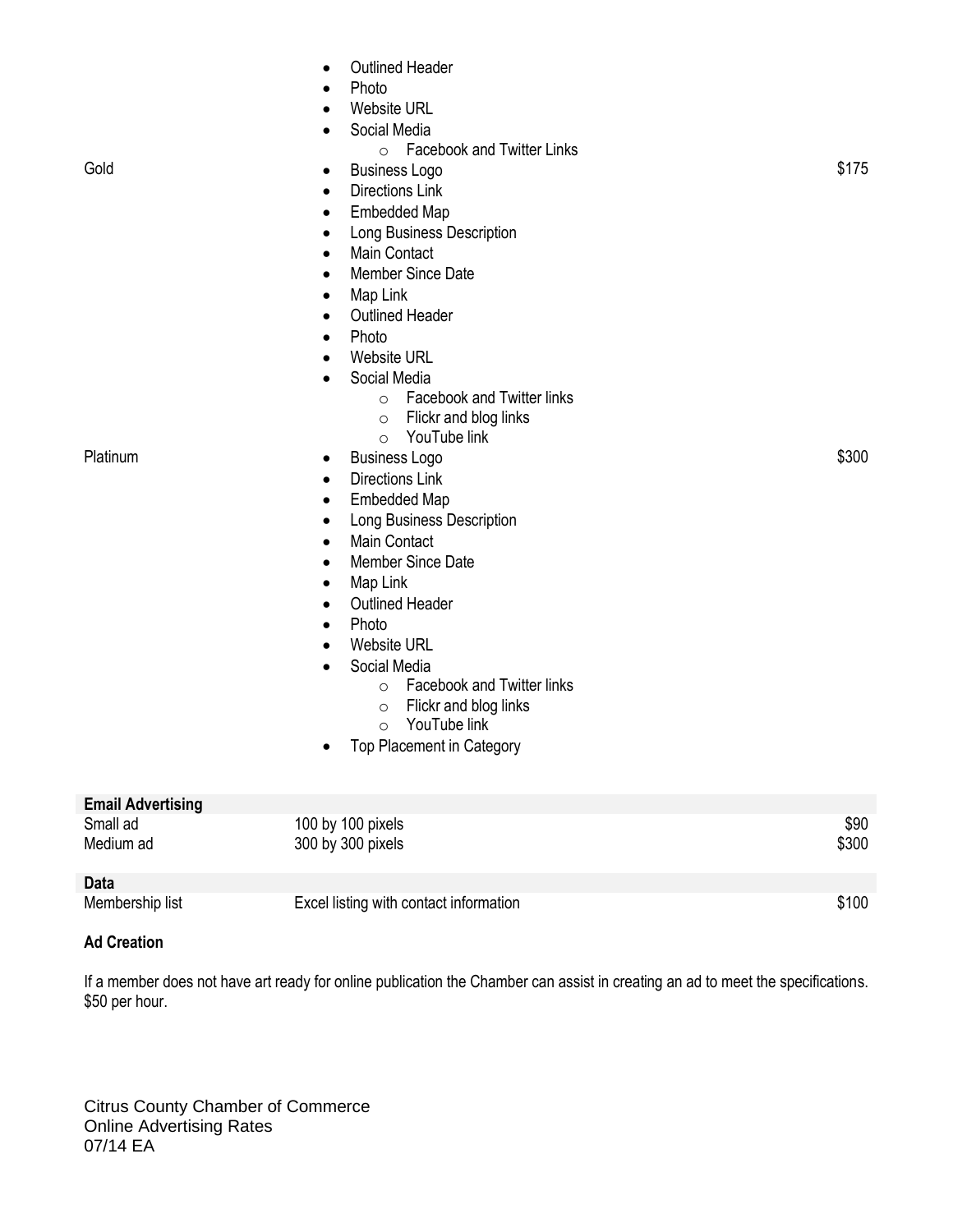### **Online Advertising Examples**

#### **Website**

#### **Banner Ad**

- 1. Ad size: 730 x 90 pixels
- 2. 72 DPI
- 3. Member provides web ready art as a JPEG file
- 4. Limited to three advertisers



#### ADVERTISE WITH THE CHAMBER **GREAT SUMMER RATES** CALL 352-795-3149

#### **Medium Rectangle**

- 1. Ad size: 300 x 250 pixels
- 2. 72 DPI
- 3. Member provides web ready art as a JPEG file
- 4. Limited to three advertisers

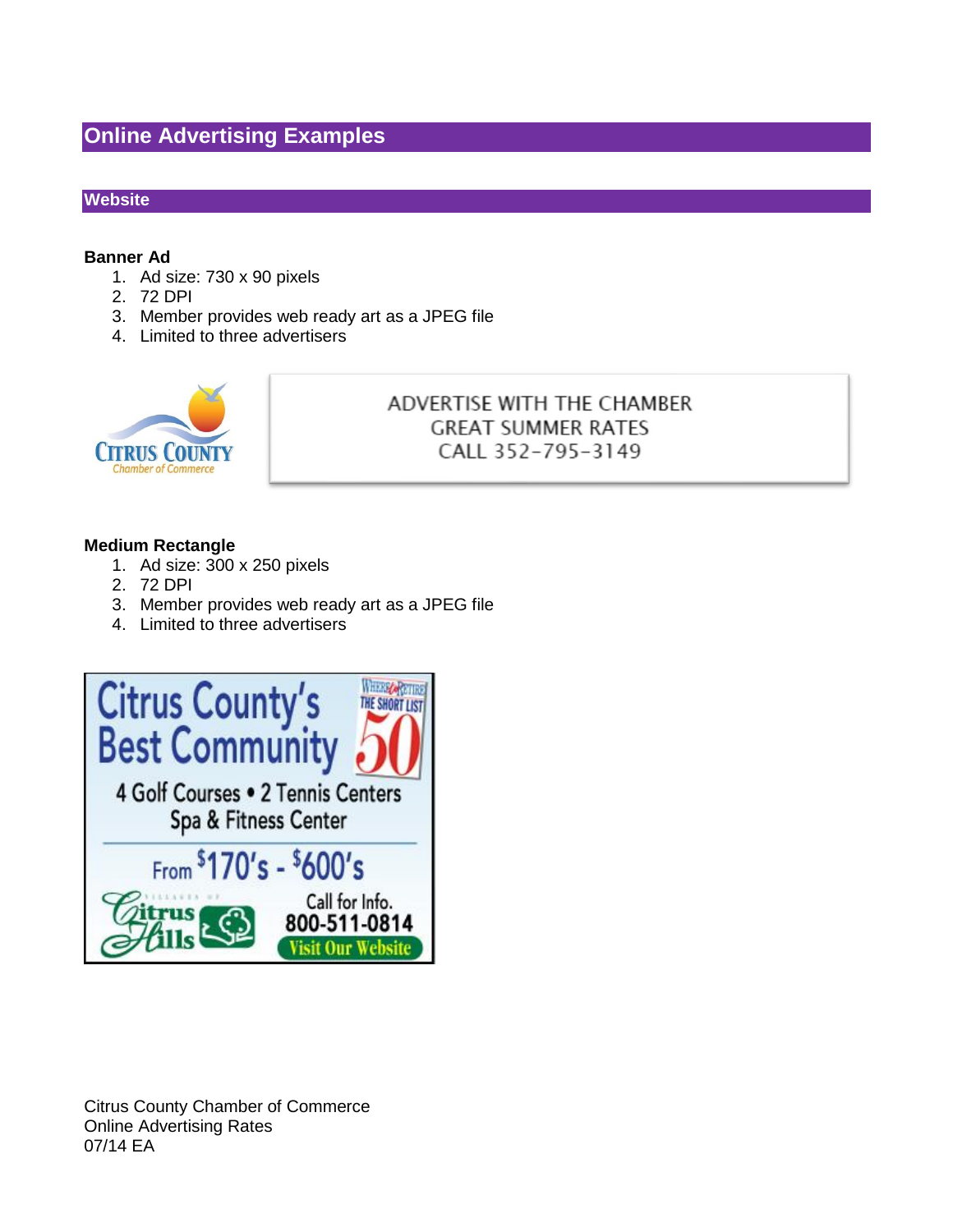#### **Enhanced Online Directory Options**

| <b>Top Category Placement</b> | \$150     |
|-------------------------------|-----------|
| <b>Additional Categories</b>  | \$25 each |
| Facebook box                  | \$40      |
| Facebook upgraded box         | \$45      |
| <b>Twitter box</b>            | \$40      |
| Facebook/Twitter Combo        | \$75      |

#### **Bronze**

Example: Beverly Hills Eye Clinic







#### **Silver**

Example: Charlotte G. Realty & Investments, LLC



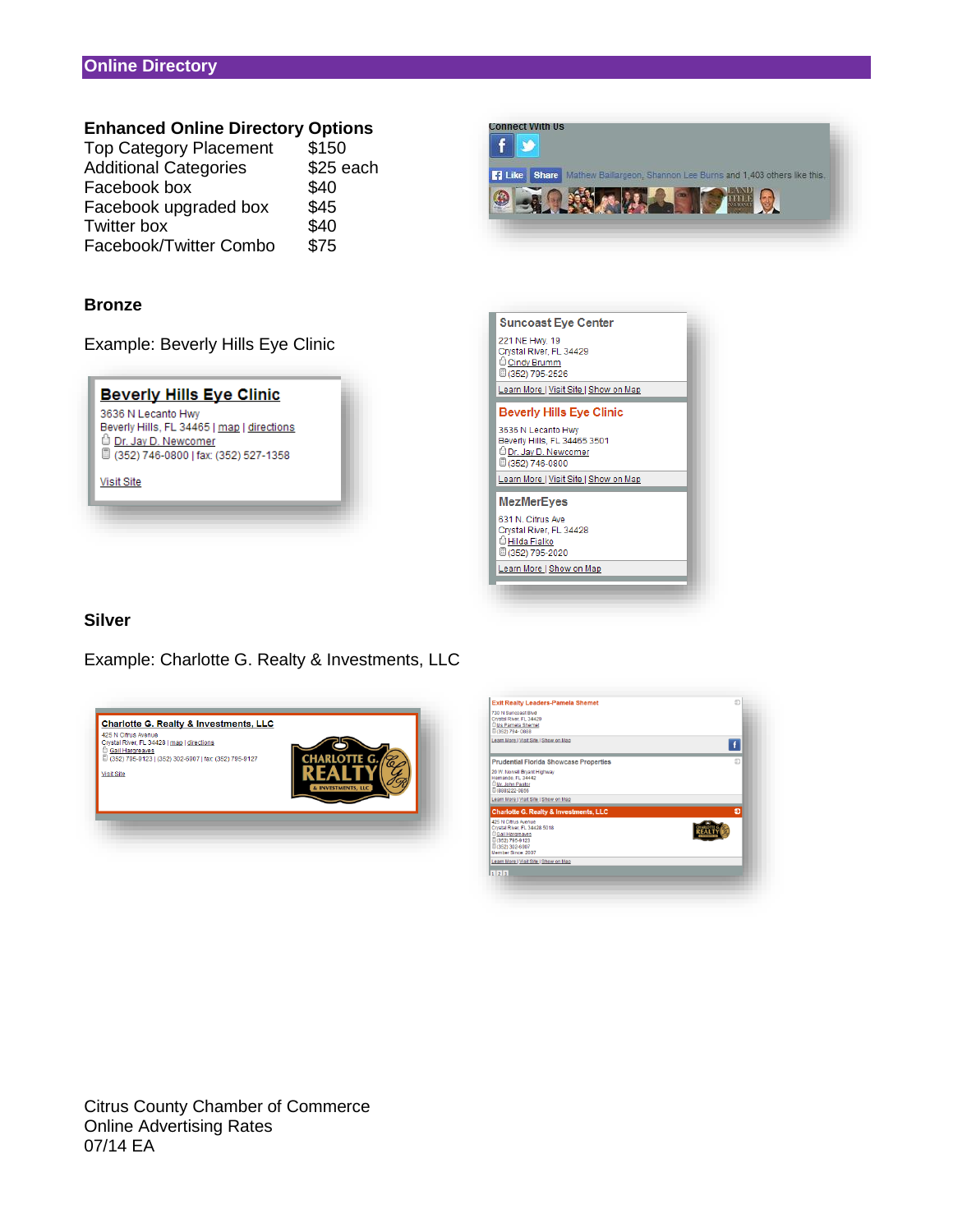#### **Gold**

#### Example: Nature Coast Bank





#### **Platinum \$300**

Example: Tammy's Eatery



| Search   Advanced Search   New Members   Coupons and Discounts   All Categories                                            |                          |  |
|----------------------------------------------------------------------------------------------------------------------------|--------------------------|--|
|                                                                                                                            | Sort alphabetically by ▼ |  |
| $\overline{2}$                                                                                                             |                          |  |
| <b>Tammy's Eatery and Sub Shop</b>                                                                                         | Ð                        |  |
| 7781 S Suncoast Blvd<br>Homosassa, FL 34446<br><b><i>C</i></b> Tammy Guicciardini<br>C(352) 503-2046<br>Member Since: 2013 |                          |  |
| Learn More   Visit Site   Show on Map                                                                                      |                          |  |
| <b>Joe's Family Restaurant</b>                                                                                             | Đ                        |  |
| 911 W. Main Street<br>Inverness, FL 34450<br>Joanna Kozevski<br>□(352) 726-1688                                            |                          |  |
| Learn More   Show on Map                                                                                                   |                          |  |
| <b>Chef's of Napoli II</b>                                                                                                 | Ð                        |  |
| 1546 US Hwy 41<br>Inverness, FL 34450<br>Luigi Barile<br>C(352) 419-6554                                                   |                          |  |
| Learn More   Show on Map                                                                                                   |                          |  |